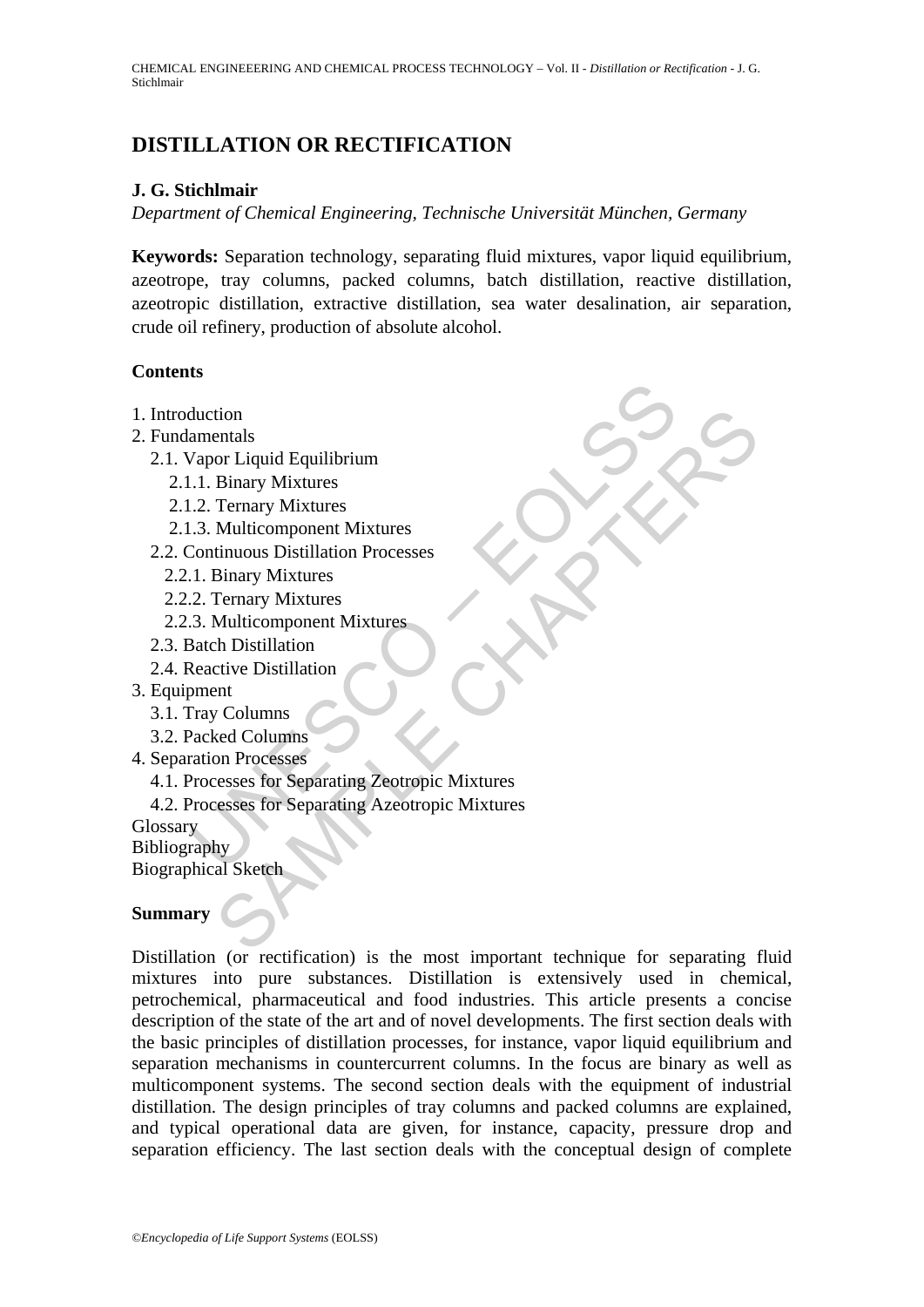separation processes such as: batch distillation, reactive distillation, azeotropic distillation, and extractive distillation. Some examples of important industrial distillation processes are also presented, i.e. sea water desalination, air separation, crude oil refinery and production of absolute alcohol.

#### **1. Introduction**

Distillation, in Europe often called rectification, is by far the most important technique for separating fluid mixtures in the process industries, and consensus is that it will remain so for years to come. Approximately 95 % of all liquid separations are carried out by distillation processes. This exceptional role played by distillation is founded on the fact that distillation is the only separation technique that is capable to fractionate a fluid mixture into its pure constituents. The disadvantages of distillation are a risk of thermal degradation of the species and a high energy demand.

that distinuish is the only separation lecturique that is capable in<br>tixture into its pure constituents. The disadvantages of distillatio<br>degradation of the species and a high energy demand.<br>tion uses a very simple princip Fractain of the species and a high energy demand.<br>
The distance in the species and a high energy demand.<br>
The species and a high energy demand.<br>
The species system, secondly, mass transfer across the interface and thin<br>
of Distillation uses a very simple principle that consists of three steps. Firstly, generation of a two phase system, secondly, mass transfer across the interface and thirdly, separation of the two phases. This principle is very effective and, therefore, it is also applied to other separation processes. However, in most alternative separation processes, e.g. absorption, adsorption, and extraction, the two phase system is created by the addition of an external substance (entrainer or solvent) that has to be removed later on in an additional separation process. In distillation however, the two phase system (vapor-liquid) is generated by a supply of heat which can easily be removed later on.

Distillation (lat. *destillare* = dripping down) is a very old technique dating back to the first century A.D. Today, distillation is highly developed in all respects, i.e. fundamentals (thermodynamics, vapor liquid equilibrium), process design as well as equipment (packed columns, tray columns). Distillation columns up to 10 m in diameter and 100 m in height can be safely designed, constructed and operated. They dominate the image of many industrial sites, e.g. chemical plants or oil refineries, see Figure 1.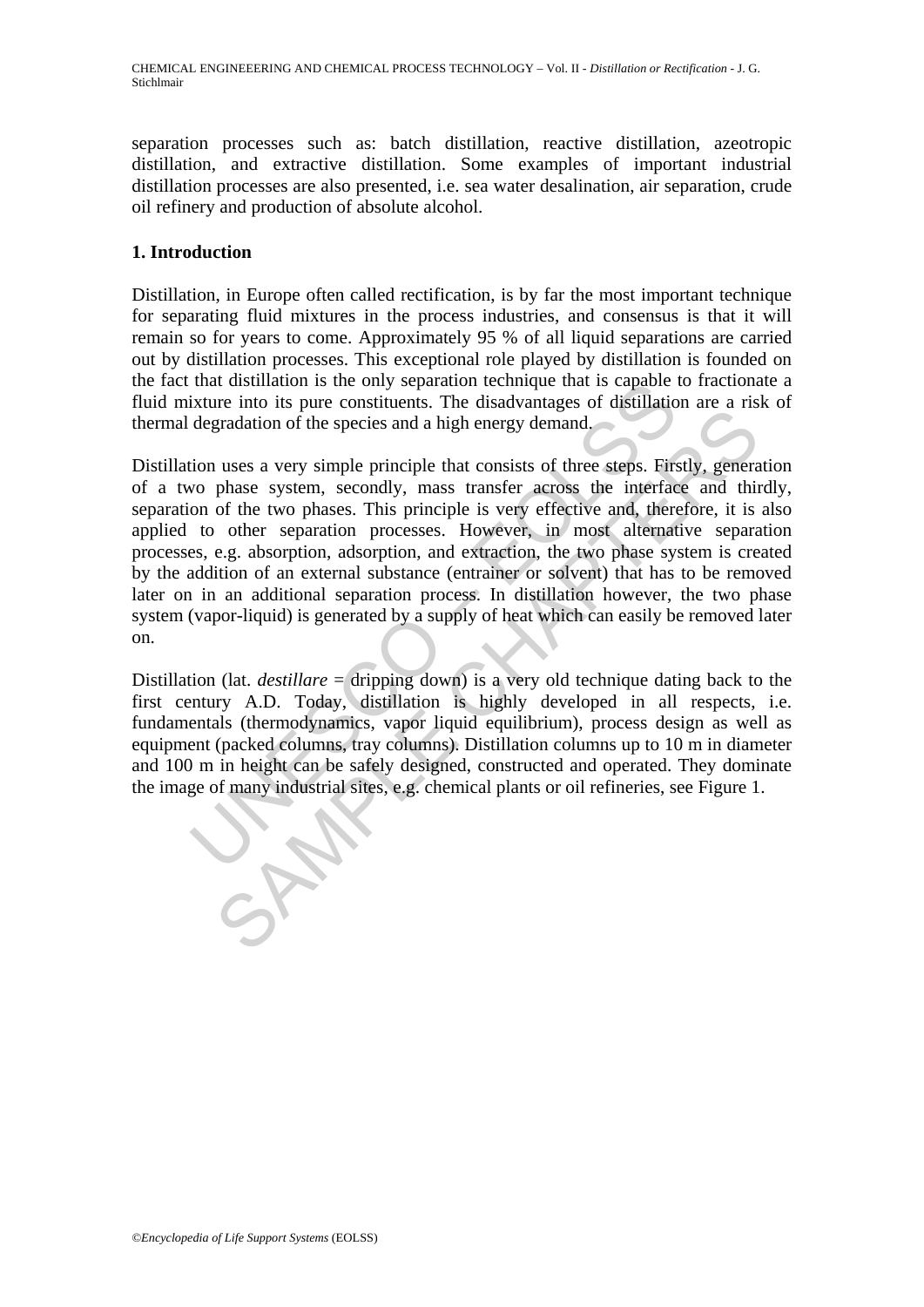CHEMICAL ENGINEEERING AND CHEMICAL PROCESS TECHNOLOGY – Vol. II - *Distillation or Rectification* - J. G. Stichlmair



Figure 1: Chemical plant with distillation columns.

#### **2. Fundamentals**

The basic principle of distillation is to bring a liquid into intimate contact with a vapor so that mass transfer between the two coexistent phases takes place. The driving force for the interfacial mass transfer is the endeavor of each system to reach a state of equilibrium. Therefore, a good knowledge of vapor liquid equilibrium is of essential importance for the design of distillation processes. In distillation, the concentrations of the vapor  $(y)$  and the liquid  $(x)$  must be different.

In a distillation unit, the liquid is at the boiling point and the vapor at the dew point. A liquid mixture is at its boiling point if the sum of the partial pressures of all components is equal to the total pressure of the system. According to this condition, a liquid mixture approaches the boiling point either by rising the temperature or by decreasing the pressure. Analogously, a vapor mixture reaches the dew point either by decreasing the temperature or by increasing the pressure. The region between the boiling and the dew points is used in distillation processes.

### **2.1. Vapor Liquid Equilibrium**

At equilibrium, the two coexistent phases have the same temperature  $T$ , the same total pressure  $p$ , and the same partial pressures  $p_i$  of all components *i*. The partial pressure in the vapor phase is determined by Dalton's law:

$$
p_i = y_i \cdot p \tag{1}
$$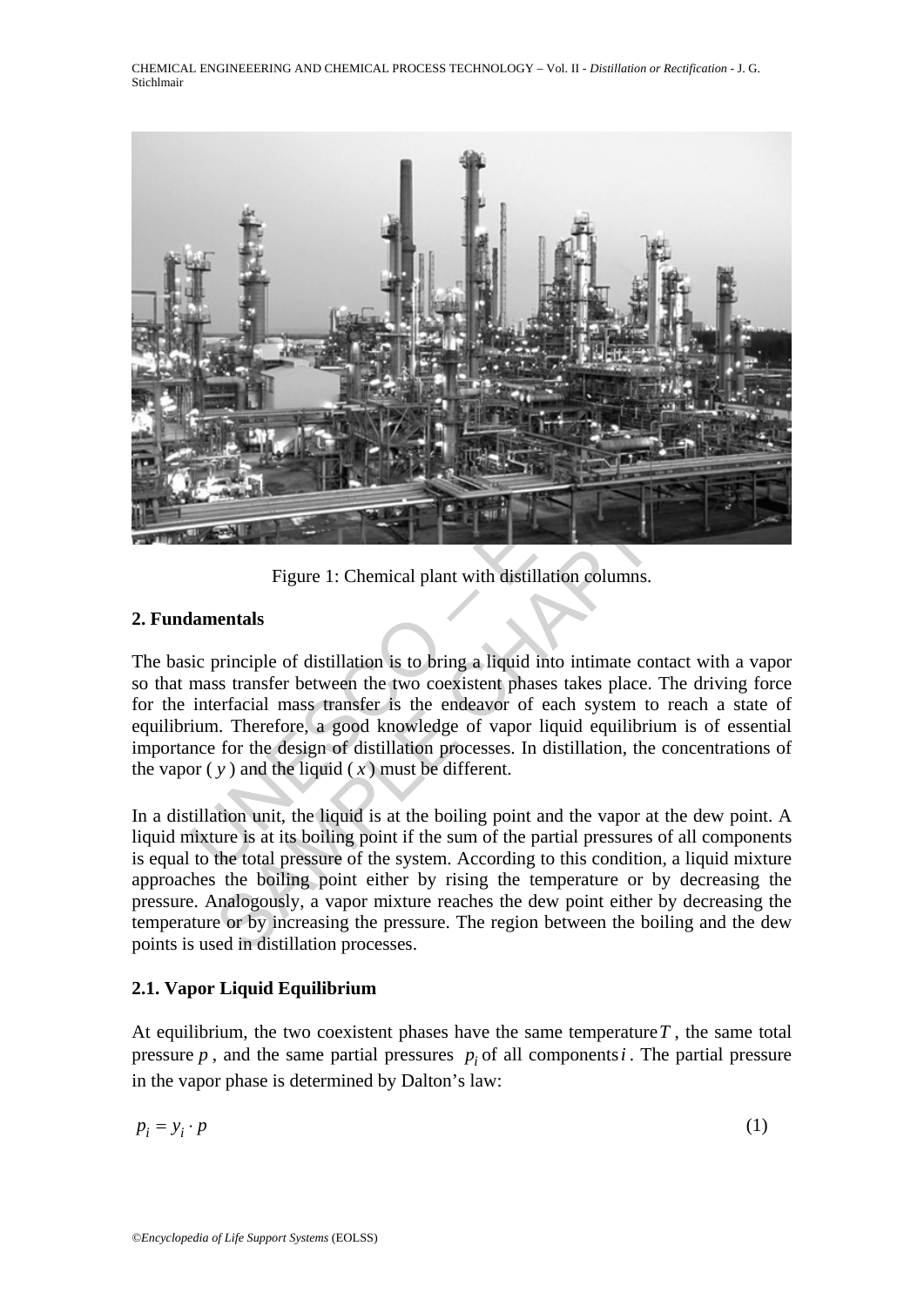The partial pressure in the liquid phase is described by Raoult's law, and under supercritical temperatures by Henry's law:

$$
\text{Raoult } p_i = \gamma_i \cdot x_i \cdot p_i^0 \quad \text{or} \quad \text{Henry } p_i = \gamma_i \cdot x_i \cdot H_{i,j} \tag{2}
$$

Mynamic quantity which describes the non-ideal behavior of a<br>re several well known  $g^E$  functions e.g. van Laar, Margules, V<br>AC etc. The parameters in these empirical equations are de-<br>entail equilibrium data. Thus, the several well known  $g^E$  functions e.g. van Laar, Margules, Wilson, NR<br>
2 etc. The parameters in these empirical equations are determined f<br>
al equilibrium data. Thus, the excess emhalpy only provide<br>
annically consistent In these equations,  $\gamma_i$  denotes the activity coefficient of component *i*, which is unity for ideal mixtures. For non-ideal mixtures, it can be either larger or smaller than unity. The values of the activity coefficients depend on all components in the mixture at hand. According to the present state of the art, the values of the activity coefficients are calculated from the free excess enthalpy  $g<sup>E</sup>$ . The free excess enthalpy is a thermodynamic quantity which describes the non-ideal behavior of a liquid mixture. There are several well known  $g<sup>E</sup>$  functions e.g. van Laar, Margules, Wilson, NRTL, UNIQUAC etc. The parameters in these empirical equations are determined from experimental equilibrium data. Thus, the excess enthalpy only provides a thermodynamically consistent interpolation of the phase equilibrium. A more rigorous method is based on equations of state (e.g. Van-der-Waals, Soave-Redlich-Kwong, Peng-Robinson, Virial equation etc.). However, the use of these equations of state is presently restricted to special applications, for instance, to the processing of natural gas.

## **2.1.1. Binary Mixtures**

The vapor liquid equilibrium of binary mixtures is shown in Figure 2 for the cases A: ideal mixtures, B: mixtures with total mixing gap in the liquid, and C: mixtures with an irreversible instantaneous reaction in the liquid.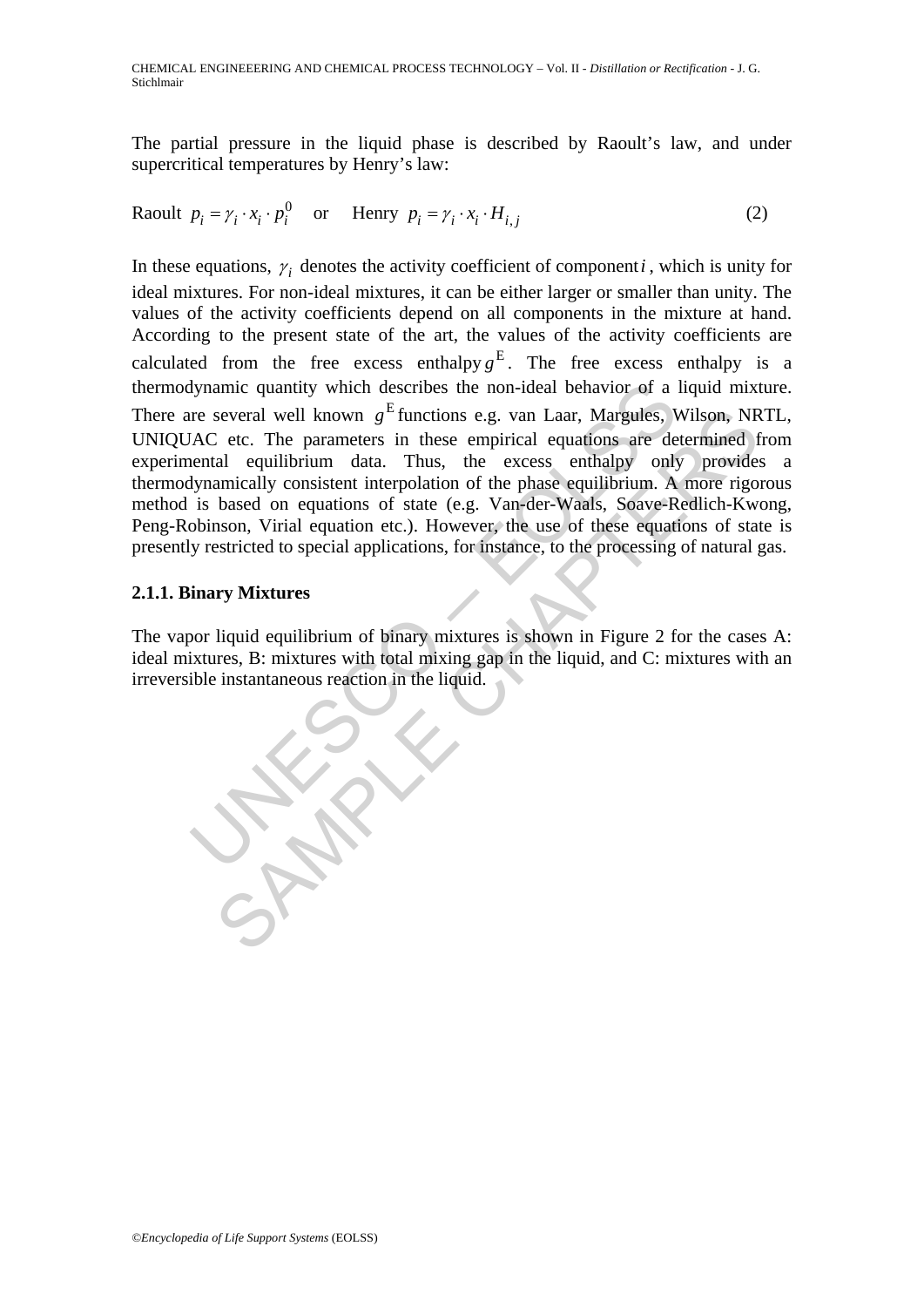CHEMICAL ENGINEEERING AND CHEMICAL PROCESS TECHNOLOGY – Vol. II - *Distillation or Rectification* - J. G. Stichlmair



Figure 2: Vapor liquid equilibrium of three binary mixtures. A: ideal system, B: system with a mixing gap in the liquid phase, C: system with irreversible chemical reaction in the liquid phase.

The partial pressures  $p_i$  and the total pressure p versus the molar concentration x of the liquid phase at constant temperature are plotted in the upper row. Ideal mixtures show a linear dependence of the pressures on liquid concentration. System B, with a total mixing gap, exhibits an increase of total pressure *p* . System C, with chemical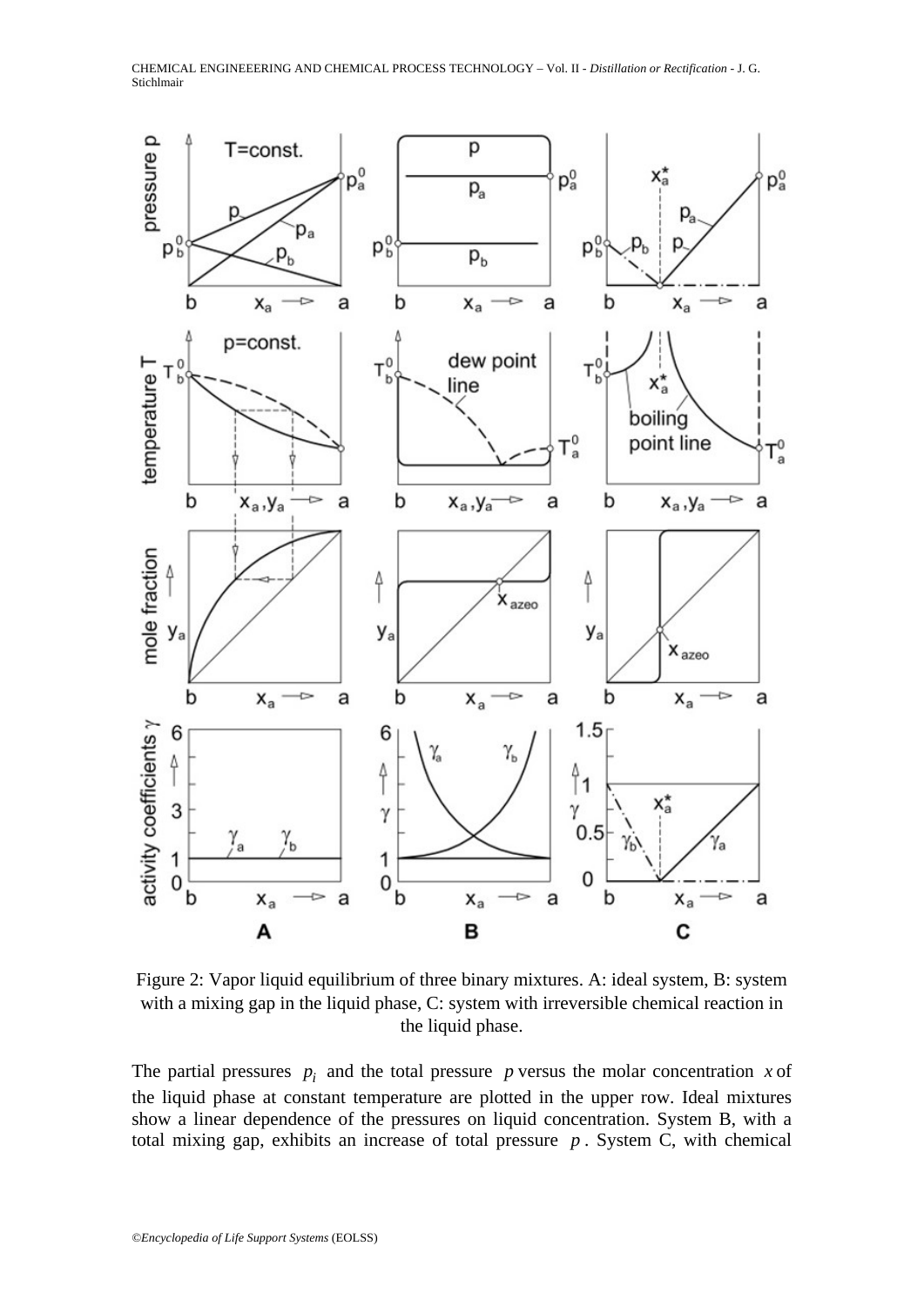reaction, is characterized by a decrease of the total pressure *p* .

The second row shows the boiling and dew point temperatures versus the concentration at constant pressure. In ideal systems, both temperatures monotonously decrease with rising concentrations *x* of the low boiler *a.* System B shows a boiling and a dew point minimum which is caused by the rise of the total pressure of the mixture. Analogously, system C shows a maximum of the boiling and dew point temperatures.

In the third row of Figure 2, the concentration  $y^*$  of the vapor is plotted versus the concentration  $\bar{x}$  of the liquid at constant pressure. For ideal systems, the following equation holds:

 $\sim$  (3)

$$
y^* = \frac{\alpha \cdot x}{1 + (\alpha - 1) \cdot x}
$$

Here,  $\alpha$  denotes the relative volatility, defined as:  $\alpha \equiv p_a^0$ 

In the two non-ideal mixtures (systems B and C) the equilibrium curves intersect the diagonal of the diagram. At the point of intersection, vapor and liquid have the same concentration ( $y^* = x$ ). This point is of great importance for distillation. It is called azeotrope.

 $\frac{\alpha \cdot x}{(\alpha - 1) \cdot x}$ <br>denotes the relative volatility, defined as:  $\alpha \equiv p_a^0 / p_b^0$ .<br>wo non-ideal mixtures (systems B and C) the equilibrium curve<br>of the diagram. At the point of intersection, vapor and liquid<br>ration ( $y^* =$  $\frac{S}{\sqrt{1-x}}$ <br>
The relative volatility, defined as:  $\alpha = p_a^0 / p_b^0$ ,<br>
non-ideal mixtures (systems B and C) the equilibrium curves intersect<br>
f the diagram. At the point of intersection, vapor and liquid have the son ( $y^* =$ The fourth row of Figure 2 shows the dependence of the activity coefficients on the liquid concentration  $x$ . System B is characterized by strong intermolecular repulsion forces; hence both activity coefficients  $\gamma_a$  and  $\gamma_b$  are larger than unity. In system C with a chemical reaction (i.e. intermolecular attraction forces), both activity coefficients are smaller than unity. The smaller the concentration of a component *i*, the bigger (system B) or smaller (system C) is its activity coefficient  $\gamma_i$ .

Figure 2 shows the three extreme cases of vapor liquid equilibrium. The behavior of real systems, shown in Figure 3, lies in between. The system benzene/toluene is nearly ideal. Here, the intermolecular forces are the same for all molecules. In the systems at the left hand side of Figure 3, the intermolecular forces are increasingly repulsive. In those shown at the right hand side, the intermolecular forces are increasingly attractive.

#### **Azeotropes**

The existence of azeotropes is of primary importance for distillation because at this point, the vapor and the liquid phases have the same concentration, i.e.  $y_i^* = x_i$ . A maximum azeotrope is characterized by a boiling point maximum, and a minimum azeotrope by a boiling point minimum. In multicomponent mixtures, saddle point azeotropes with an intermediate boiling point can exist. At the azeotrope, the mixture behaves like a pure substance. Azeotropes are a barrier to distillation; therefore, the knowledge of azeotropic concentrations is essential for the design of distillation processes. However, alternative separation processes, e.g. absorption, adsorption,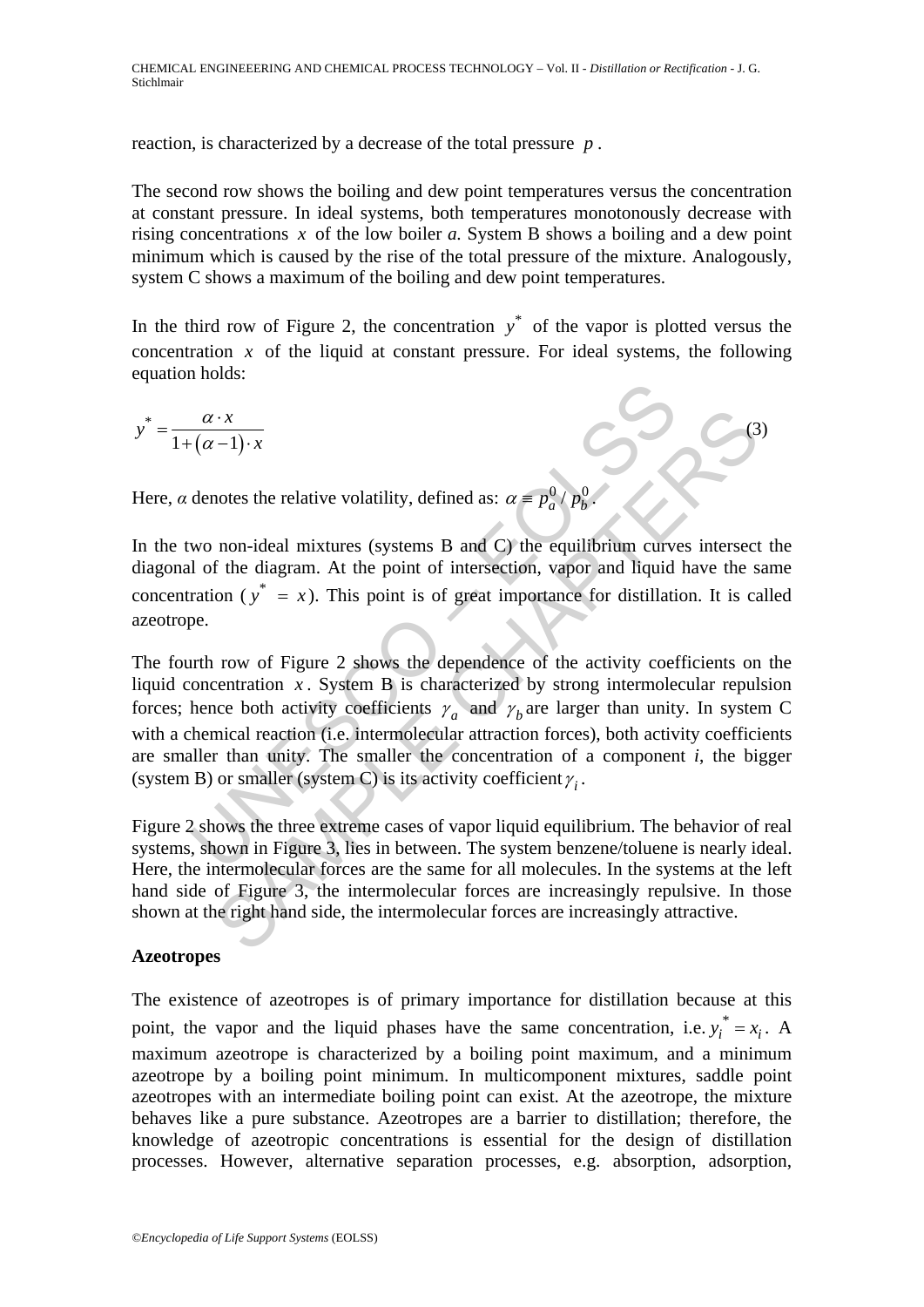

extraction etc., can overcome azeotropes.

Figure 3: Vapor liquid equilibrium of some real mixtures.

#### **2.1.2. Ternary Mixtures**

In ternary systems, the vapor liquid equilibrium is also calculated from Dalton's and Raoult's laws. With the definitions  $\alpha_{ac} = p_a^0 / p_c^0$  and  $\alpha_{bc} = p_b^0 / p_c^0$ , equation (3) can be written for ideal systems:

$$
y_a^* = \frac{\alpha_{ac} \cdot x_a}{1 + (\alpha_{ac} - 1) \cdot x_a + (\alpha_{bc} - 1) \cdot x_b} \text{ and } y_b^* = \frac{\alpha_{bc} \cdot x_b}{1 + (\alpha_{ac} - 1) \cdot x_a + (\alpha_{bc} - 1) \cdot x_b}
$$
(4)

For non-ideal systems, the values of the activity coefficients have to be calculated from E *g* functions. The ternary coefficients can be determined from experimental data of all binary systems in the mixture.

In ternary mixtures, the vapor liquid equilibrium is graphically represented by distillation lines in a triangular diagram. Distillations lines are given by a sequence of equilibrium stages calculated via the following recursion formula:

$$
x_0 \to y_0^* = x_1 \to y_1^* = x_2 \to y_2^* = x_3 \to y_3^* = \dots
$$
 (5)

Starting from a liquid concentration  $x_0$ , the equilibrium concentration  $y_0^*$  of the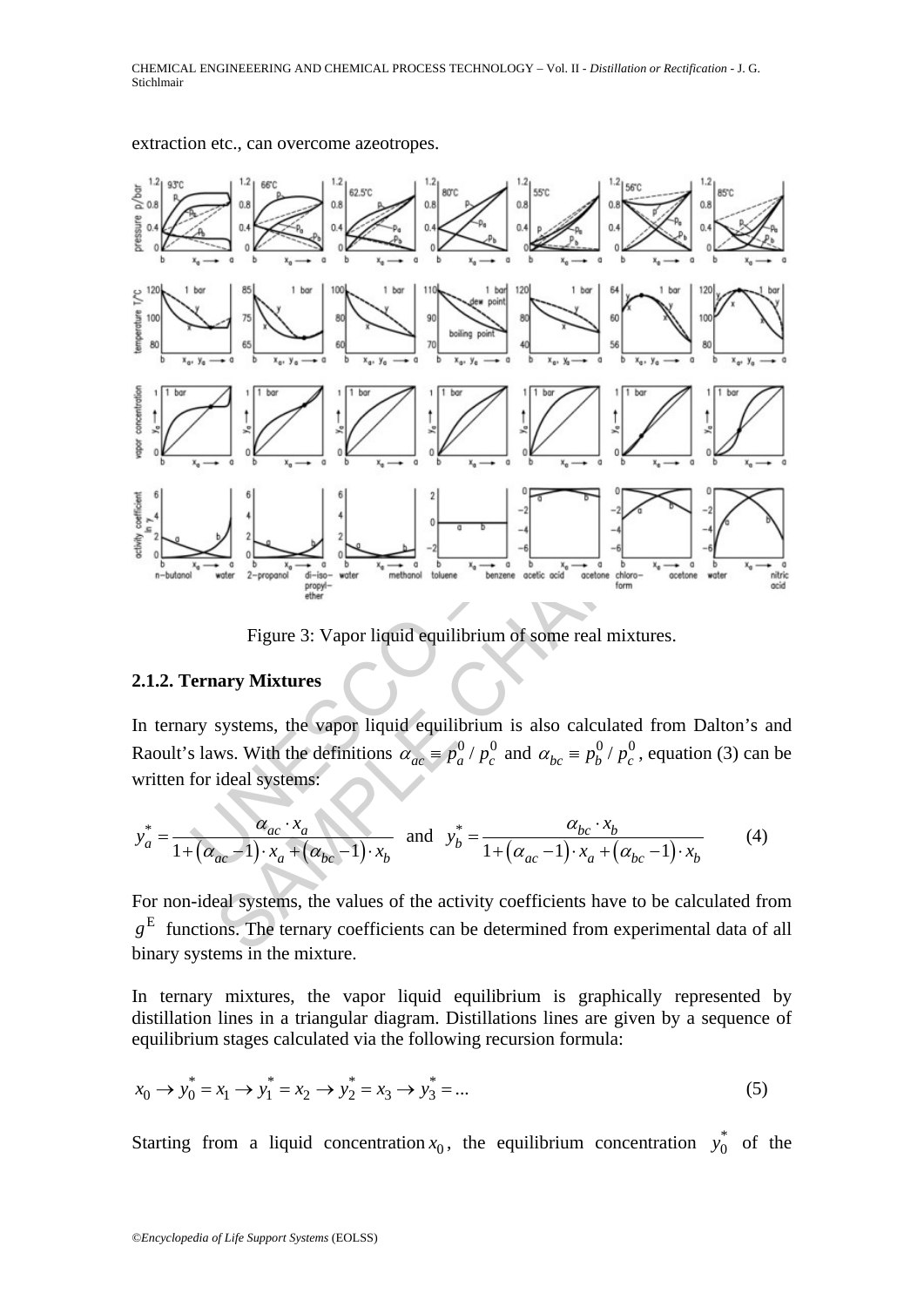coexistent vapor is determined. This vapor is totally condensed, resulting in a liquid with the same concentration,  $x_1 = y_0^*$ , etc. A sequence of such equilibrium stages constitutes a distillation line. Distillation lines follow the course of a ball rolling down the boiling point surface shown in Figure 4. Thus, distillation lines always start at a local temperature maximum and end at a local temperature minimum. In azeotropic mixtures, there may exist several start and end points of distillation lines. The regions with different start or end points are separated from each other by boundary distillation lines that always run between local temperature extremes of the same type (either maxima or minima). Boundary distillation lines are barriers to ternary distillation, similar to azeotropes in binary mixtures.



Figure 4: Boiling point surface and distillation lines of the system octane/2-ethoxyethanol/ethylbenzene. **o** azeotropes.

## TO ACCESS ALL THE **26 PAGES** OF THIS CHAPTER, Vi[sit: http://www.eolss.net/Eolss-sampleAllChapter.aspx](https://www.eolss.net/ebooklib/sc_cart.aspx?File=E6-34-02-04)

#### **Bibliography**

- - -

Doherty, M.F.; Malone, M.F.(2001): Conceptual Design of Distillation Systems, McGraw-Hill, New York. [A modern description of distillation thermodynamics and of conceptual design of distillation processes including reactive distillation].